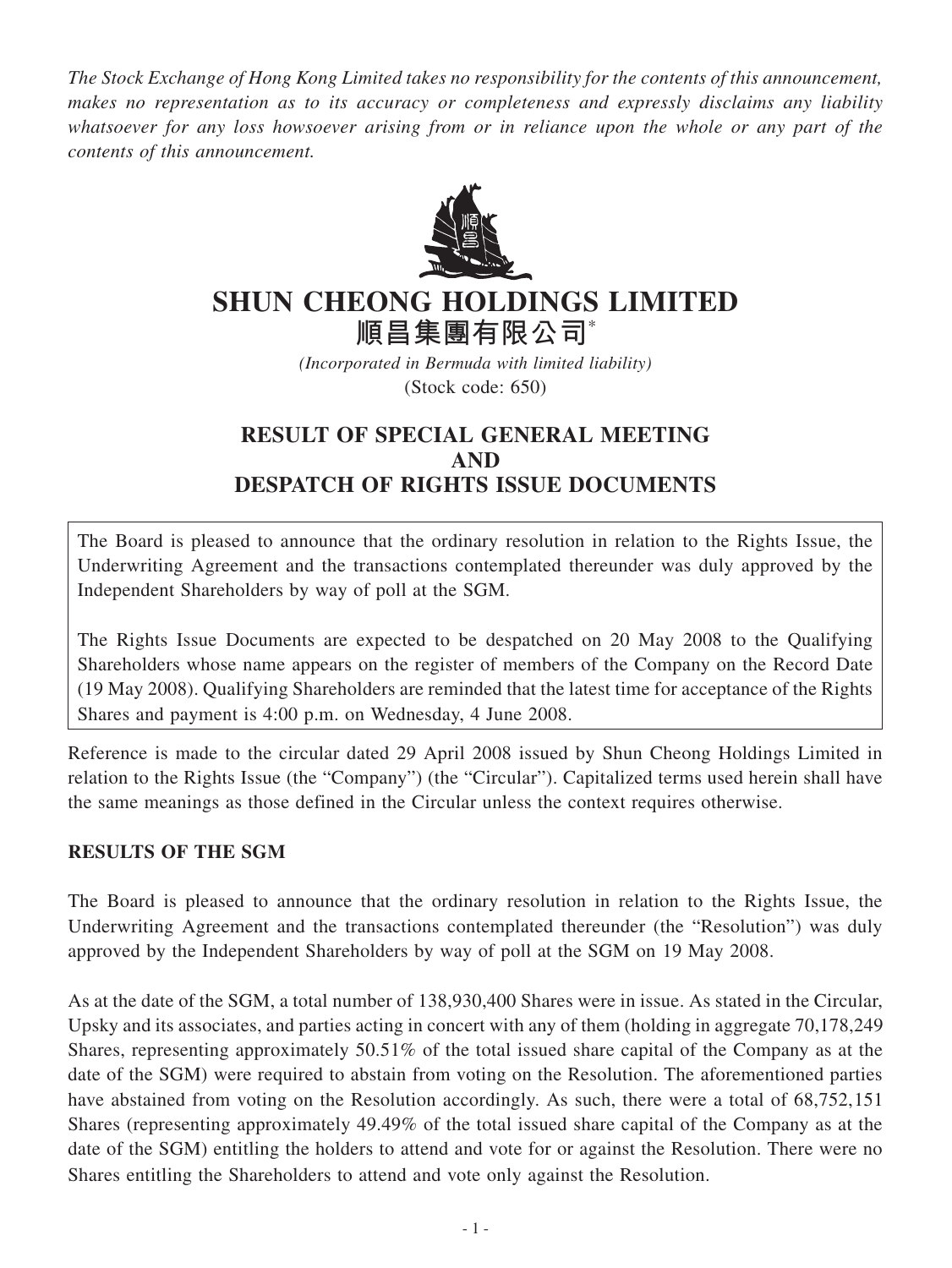The Company's share registrar Computershare Hong Kong Investor Services Limited was appointed as the scrutineer at the SGM for the purpose of vote taking.

The poll result in respect of the Resolution passed by the Independent Shareholders at the SGM was as follows:

|                                           | For                     |       | <b>Against</b>       |       |
|-------------------------------------------|-------------------------|-------|----------------------|-------|
| <b>Ordinary resolution</b>                | <b>Number of Shares</b> |       | %   Number of Shares | $\%$  |
| To approve, inter alia, the Rights Issue, | 12,732,500              | 88.71 | 1,620,000            | 11.29 |
| the Underwriting Agreement and the        |                         |       |                      |       |
| transactions contemplated thereunder.     |                         |       |                      |       |

## **DESPATCH OF THE RIGHTS ISSUE DOCUMENTS**

The Company will proceed with the Rights Issue in accordance with the tentative timetable as set out in the Circular.

Subject to the filing and registration of the Rights Issue Documents in Bermuda and Hong Kong, the Rights Issue Documents are expected to be despatched on 20 May 2008 to all Qualifying Shareholders whose name appears on the register of members of the Company from 14 May 2008 to 19 May 2008, both dates inclusive (the "Book Close Period"). There was no transfer of the Shares registered during the Book Close Period. Therefore, the total issued share capital of the Company remains unchanged at 138,930,400 Shares as at the Record Date. A total of 208,395,600 nil-paid Rights Shares are expected to be provisionally allotted, representing (a) approximately 150.00% of the existing issued share capital of the Company; and (b) approximately 60.00% of the issued share capital of the Company as enlarged by the issue of the Rights Shares.

Qualifying Shareholders are highly recommended to read the Prospectus for further information regarding, among other things, the Rights Issue.

**Qualifying Shareholders are reminded that the latest time for acceptance of the Rights Shares and payment is 4:00 p.m. on Wednesday, 4 June 2008.**

> By order of the Board **Shun Cheong Holdings Limited Cao Jing** *Executive Chairman*

Hong Kong, 19 May 2008